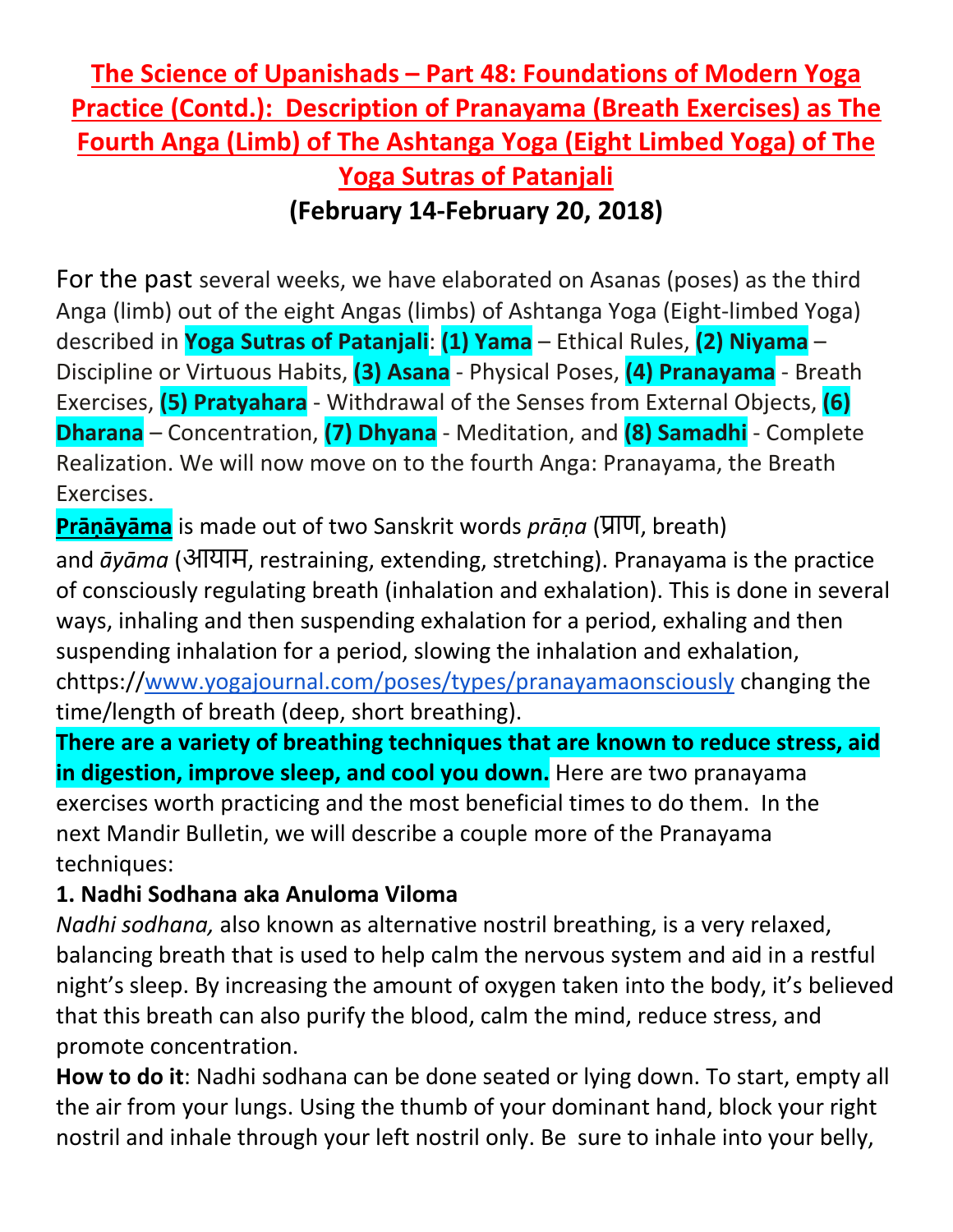not your chest. Once you are full of breath, seal your left nostril with the ring finger of the same hand, keeping your right nostril closed, and hold the breath for a moment. Then release your thumb and exhale through your right nostril only. Be sure to exhale all the breath out of the right side and pause before inhaling again through the same side. Seal both nostrils once you've inhaled on the right side and exhaled through the left side. A complete cycle of breath includes an inhalation and exhalation through both nostrils. If you're just starting out, you can do a fourcount inhale, holding your breath for four to eight counts, then exhale for four counts. Perform up to ten cycles and notice how your body responds. You may feel more relaxed and calm in both your mind and body.

**When to do it**: Nadhi sodhana is a calm, soothing breath that can be done any time of day. Try practicing this technique when you are anxious, nervous, or having trouble falling asleep.



## **2. Kapalabhati Pranayama**

*Kapalabhati* means skull shining breath. It's a pranayama exercise as well as an internal *kriya,* or cleansing technique. Practitioners of kapalabhati believe that this breath will help clear mucus in the air passages, relieve congestion, reduce bloating, and improve lung capacity. Kapalabhati is an invigorating breath that can build heat in the body.

**How to do it**: Start by sitting in a comfortable seat with a tall, straight spine, and exhale completely. Inhale briefly through both nostrils, then sharply exhale (again out of your nose) while pulling your navel in toward your spine. The exhalation is short and quick, but very active, while the inhalation is short and passive. Again, pull your navel in as you exhale and soften it on the inhalation. Do one round of 30 (counting your exhalations) and rest for a minute with some deep breaths in between. Repeat. If this seems strenuous, start with 15 and gradually work your way up.